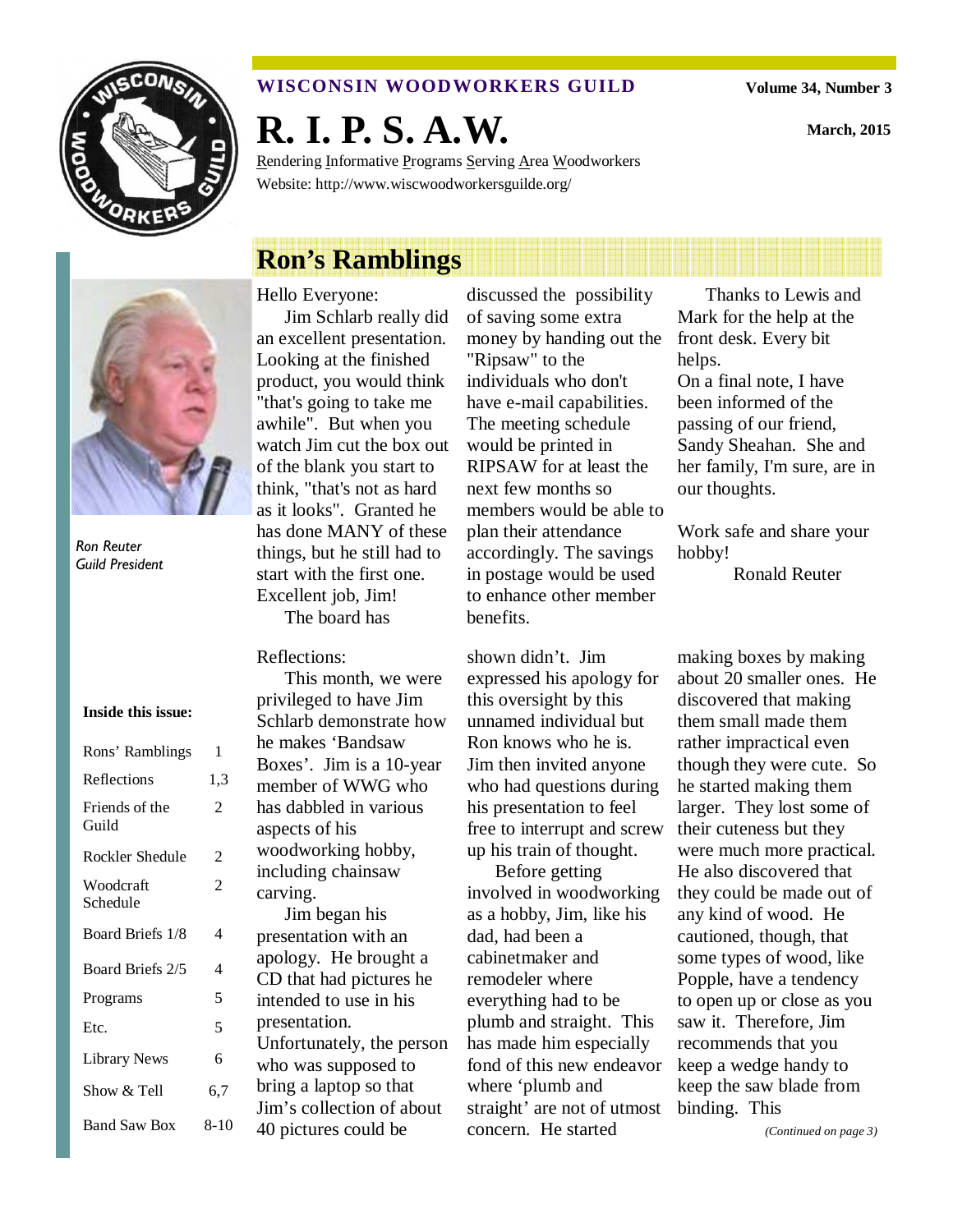# **WWG Officers**

| <b>President</b>      | <b>Ron Reuter</b><br>ronbo439@yahoo.com        | 262/784-5877 |
|-----------------------|------------------------------------------------|--------------|
| <b>Vice President</b> | Greg Waldo<br>Waldog1050@sbcglobal.net         | 414/769-1553 |
| <b>Treasurer</b>      | <b>Andy Wagner</b><br>yxandy2001@sbcglobal.net | 414/327-7505 |
| <b>Secretary</b>      | <b>Ken Ochs</b><br>kochs@wi.rr.com             | 262/782-2135 |
| Program               | <b>Jay Pilling</b><br>Jaypilling 537@gmail.com | 414/425-5692 |
| <b>Toy Chairman</b>   | <b>Norm Lange</b><br>glfinman@wi.rr.com        | 920/474-7183 |
| <b>Raffles</b>        | Jim Schlarb                                    | 262/968-4830 |
| <b>Membership</b>     | Kevin Seigworth<br>kseigworth@wi.rr.com        | 262/470-8916 |
| <b>Publications</b>   | Leila Crandall-Frink<br>leila.frink@gmail.com  | 414/453-4118 |
|                       | <b>Don Doss</b><br>FourPartHarmonyt@att.net    | 414/281-2854 |

### **Friends of the Wisconsin Woodworkers Guild**

**Homestead Finishing Products**, Cleveland, OH (216) 631-5309 www.homesteadfinishing.com **Rockler's (The Woodworker's Store)** 1725 S 108th St, West Allis, (414) 774-1882 **Woodcraft,** 14115 W. Greenfield Ave New Berlin, WI 53151 Phone: (262) 785-6770 **Woodline USA** (800) 472-6950 **Green Man Tree & Landscape Services**, owned by Guild member Peter Gustin, Sr. (414) 659-

**L&B Home Improvements**, Luke Bassler 414- 477-5381

# **Raffle and Door Prizes**

February raffle winners were: Craig Baltz, Carl Brust, Bob Grostisha, Lyle Husar, Norm Lange, Ken Ochs, Frank Schmidt, Neil Sjulson and Andy Wagner. Norm was the winner of Jim Schlarb's Band Saw Box. Please bring the finished product in when you're done, Norm!

Door Prize winners were: Nate Dylstra, Bob Merner, Jim Murphy, R. Reuter and Frank Schmidt. Congratulations to all the winners.

**Rockler Class Schedule - Tuition assessed** Acrylic Razor Handle Turning, March 1, 2015, 11:30am - 3:30pm St. Patrick's Day Pen Turning, March 8, 2015, 11:30am - 3:30pm Scroll Saw 101, March 21, 2015, 1pm - 4pm Wooden Pen Turning, March 28, 2015, 12pm - 4pm Bottle Stopper & Coaster Turning, March 29, 2015, 11:30am - 3:30pm **Rockler Demonstration Schedule**  2/28/2015 What's Turning Day: Bottle Opener - 11AM 3/7/2015 One Way Sharpening System - 9:30AM - 11AM 3/7/2015 Plug Into Power Tools Day: Freud Rail & Stile Router Bits - 11AM 3/7/2015 CNC Shark 11:30AM - 3PM 3/14/2015 Band Saw Tune-Up: 9:30AM - 11:00AM 3/14/2015 Rockler Innovation Day: Rockler Rail Coping Jig - 11AM 3/21/2015 Rockler Innovation Day: European Hinge Jig - 11AM 3/25/2015 National Robert Sorby Tour - store hours 3/28/2015 Finishes for Woodturners - 9AM - 11AM 3/28/2015 Rockler Innovation Day: XL Box Joint Jig - 11AM *For further details, call Rockler: 414-774-1882. Location: 1725 S 108th St, West Allis*  **Woodcraft Class Schedule - Tuition assessed** Hand Tool Sharpening, Saturday, February 28, 10 AM - 1 PM Table Saw Fundamentals, Thursday, March 05, 6:00 PM - 9:00 PM Turn a Pepper Mill, Sunday, March 08, 10:30 AM - 2:30 PM Turning 201: Bowl Turning, Sunday, March 22, 10:30 AM - 3:30 PM Woodworking for Women, Thursday, March 26, 5:00 PM - 9:00 PM Hand Cut Dove Tail Techniques, Saturday, March 28, 10:30 AM - 4:30 PM Turn an Acrylic Cigar Stylus Pen, Sunday, March 29, 10:30 AM - 2:30 PM Basics of Scroll Saw, Tuesday, March 31, 6:00 PM - 9:00 PM **Woodcraft Demo Schedule** Table Saw Safety & Safety Devices, Saturday, March 14,

1:00 PM Topic TBA, Saturday, March 21, 1:00 PM

*For further details, call Woodcraft: 262-765-6770. Woodcraft is located at 14115 W. Greenfield Ave., New Berlin* 

0753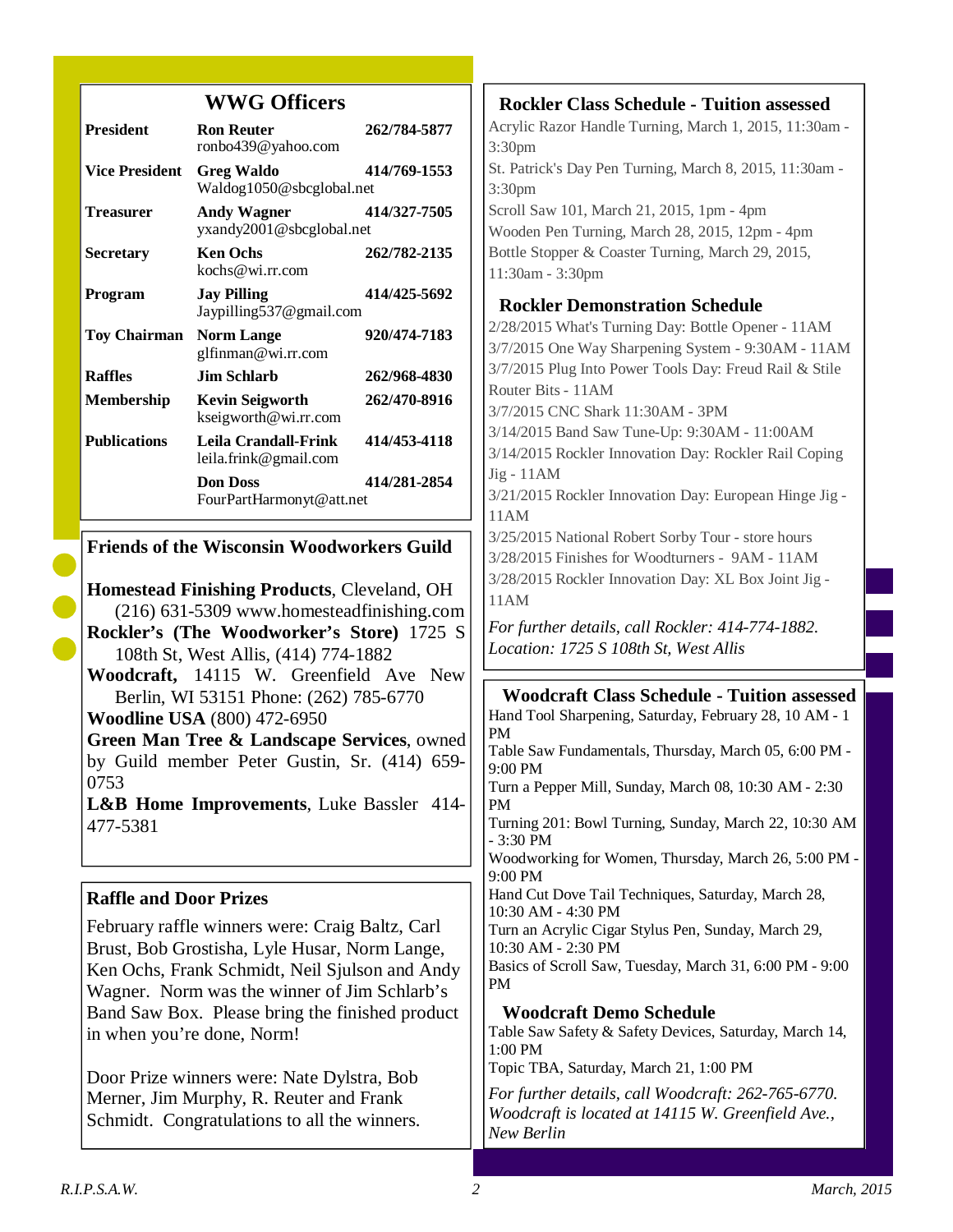#### *(Continued from page 1)*

characteristic of the wood also makes it difficult to ensure that the drawers fit after cutting them out. When this happens, he closes the open end of the drawer opening. Hardwoods such as walnut, maple and white oak don't usually exhibit this characteristic and are, thus, usually easier to work with.

 Jim then offered some tips related to the band saw, a very integral part of the band saw box! Before beginning, Jim makes sure the tension is properly set and that the table is square to the blade – both side to side and front to back.

As to the blade, Jim used an 1/8" blade when making the smaller puzzle boxes. However, he chooses to use a ¼" blade when making the larger boxes. The only exception is when he's cutting out the bottoms of the boxes. For that, he'll occasionally use the smaller blade to cut the tightly rounded corners.

To make turning corners easier with either blade, he creates a honed edge on the back side of the blade using a sheet of emery cloth and a wood block. (Ed. Note: The Feb/Mar 2015 issue of Woodcraft Magazine suggested the same solution except they used of an 80-grit carborundum honing stone.)

four 1-1/2" sheets laminated together, to total about 6 inches thick.

Before arriving, Jim had attached the pattern to the front of the workpiece and cut the outline of his demonstration box. He began his demonstration by

first removing a slab about 1/4" thick from the backside of the box. He then cut out the two drawers using the pattern still attached to the workpiece. He cautioned that if you stray off the line, keep cutting and get back to the line using a smooth arc. Don't back up. If you do, you'll create a larger gap and an obvious flaw in the finished product. By the way, although he claims there's no connection between his boxes and his other hobby of being an avid fisherman, the shape of many of the drawer fronts clearly shows what may be a subconscious connection!

He then cut off the front and back of the drawers, after which he cut out the inside of each drawer. He suggested that the front should be about ½" thick and the back should be about ¼" thick. Be sure to mark the pieces to help with the reassembly process. He also prefers a flat bottom to the drawers rather than following the flowing contour on the outside.

After reassembling the drawers, Jim uses a  $\frac{1}{4}$ " roundover bit around the edges of the drawers and the drawer frames.

Jim's basic box is made up of sanding. Jim's major obstacle in Once the construction is complete, Jim moves on to the most laborious and least-loved aspect by many woodworkers – this step is self-generated. He has many pairs of glasses with a wide variety of diopters. If he doesn't pick up the right pair, he misses some defects that don't manifest themselves until he starts the finishing process!

Jim first sands off the high

spots. He doesn't spend a lot of time on the surfaces where the drawer meets the frames since over-sanding there would potentially create unsightly gaps. To hit the inside corners, he likes to use a piece of sandpaper wrapped around a dowel. He uses different sizes of dowels depending on the curvature to be sanded. He usually uses 120-grit sandpaper—never higher than 150-grit. For more aggressive work, he'll occasionally use a saw-rasp. Jim also uses a detail sander like the Tool Sharp, available from Menards for about \$20.

After applying the finish, Jim uses flocking to line the drawers. For attaching the flocking, he uses Loctite General Performance Spray Adhesive, available from Menards for under \$5.

Jim concluded his presentation by showing a 10 drawer creation he cut from a piece of Cherry Burl wood. This is a magnificent creation as it is, even though it isn't quite finished. A major challenge that Jim had to overcome was cutting the drawers with the minimum number of cuts in between drawers. See the picture on p. 10 showing Jim's solution. Jim promised to bring back this work of art when it's complete.

Thanks so much, Jim, for a very educational and fun presentation. If time permits, Jim has promised to share a few tips on finishing at the next meeting. Be sure to be there!

> *Submitted by Don Doss, RIPSAW Co-Editor*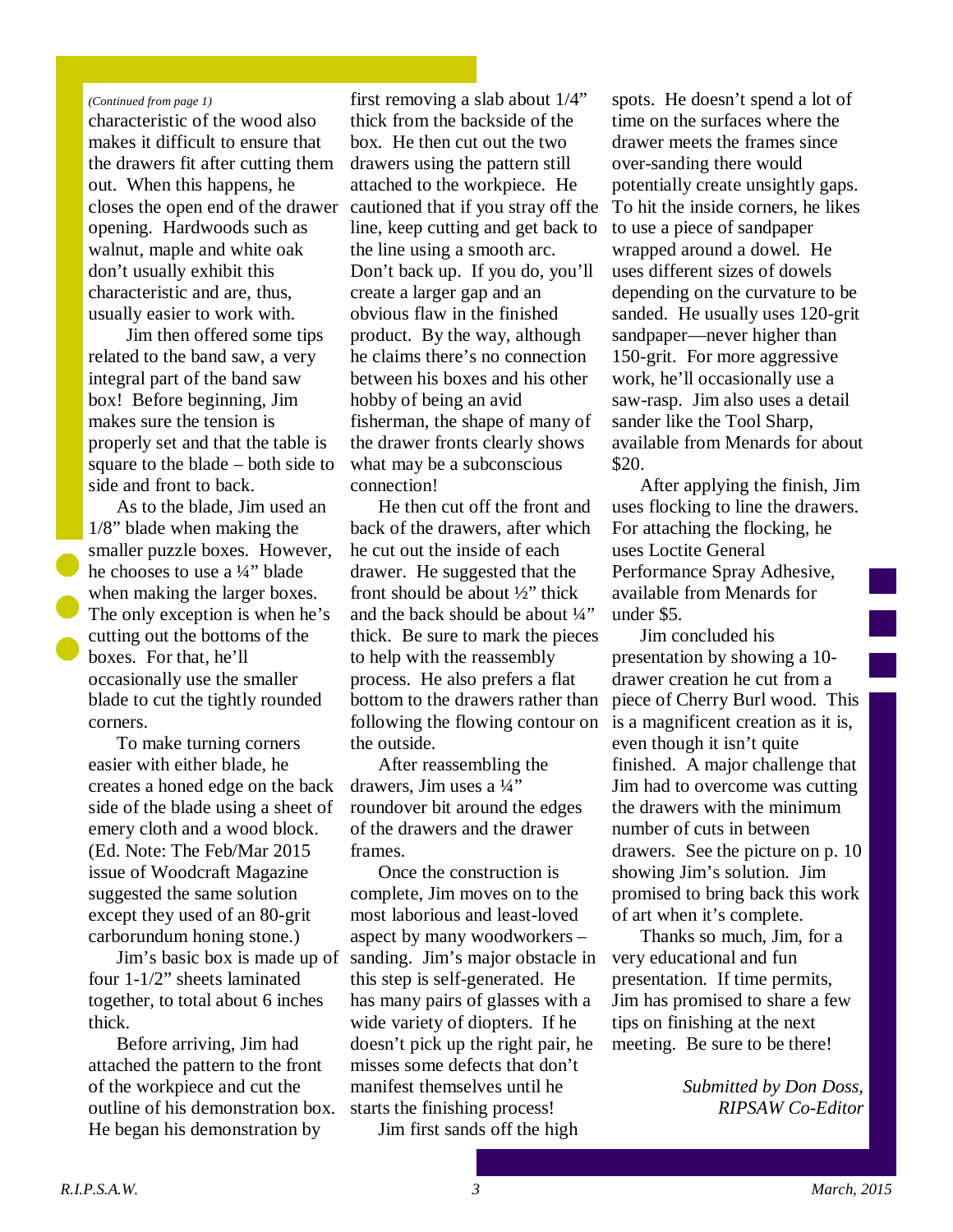### **Wisconsin Woodworkers Guild Board Briefs – January 8, 2015**

**Attendees:** Ron Reuter, Greg Waldo, Jay Pilling, Leila Crandall-Frink, Kevin Seigworth, Ken Ochs, Jim Schlarb, and Rich Frink

**Treasury Balance:** \$6,335.47

**Membership:** Pryor to the meeting, there were 44 paid members for 2015. Total paid membership for 2014 was at 114 members.

**Programs/Workshops:** Programs for many of this year's meetings have been tentatively scheduled and there was further discussion on speakers to fill out the year.

**Secretary:** Twenty-six (26) members/guests fought the poor weather to attend the January meeting.

**Other:** All items for publication in the Ripsaw should be sent to both Leila Crandall-Frink (leila.frink@gmail.com) and Don Doss (FourPartHarmony@att.net).

Respectfully Submitted, Ken Ochs, WWG Secretary

**Wisconsin Woodworkers Guild Board Briefs – February 5, 2015**

**Attendees:** Ron Reuter, Greg Waldo, Jay Pilling, Don Doss, Andy Wagner, Ken Ochs, and Dave **Steingart** 

**Treasury Balance:** \$6,823.07

**Membership:** A count of current membership was not available.

**Programs/Workshops:** In addition to already scheduled programs a possible speaker on furniture restoration and a tour to the Forest Products Lab in Madison were discussed.

**Secretary:** The annual non-stock corporation report is ready to be filed with Wisconsin and our raffle licenses have been renewed. Sixty-five (65) members/guests attended the February meeting.

**Other:** Dave Steingart has taken over the rehabilitation of our WWG website. He is working on recreating it in a format that will be easier to update and will not require programming skills. A hardcopy of the RIPSAW is mailed to about 29 Guild members who either have not provided an email address or have requested a hardcopy. The cost of mailing these copies is about \$45 per month or roughly \$500 per year. The Board will consider phasing out mailing of the RIPSAW. Members who do not provide an e-mail address would be able to pick up a copy at the meeting. A schedule and topics for the next several meetings will be published in this and future RIPSAWS so that those who pick up their copy will have adequate notice of upcoming meetings. If you have any thoughts regarding this matter, please make your thoughts known to any Board member.

A reminder that all items for publication in the Ripsaw should be sent to both Leila Crandall-Frink (leila.frink@gmail.com) and Don Doss (FourPartHarmony@att.net).

Respectfully Submitted, Ken Ochs, WWG Secretary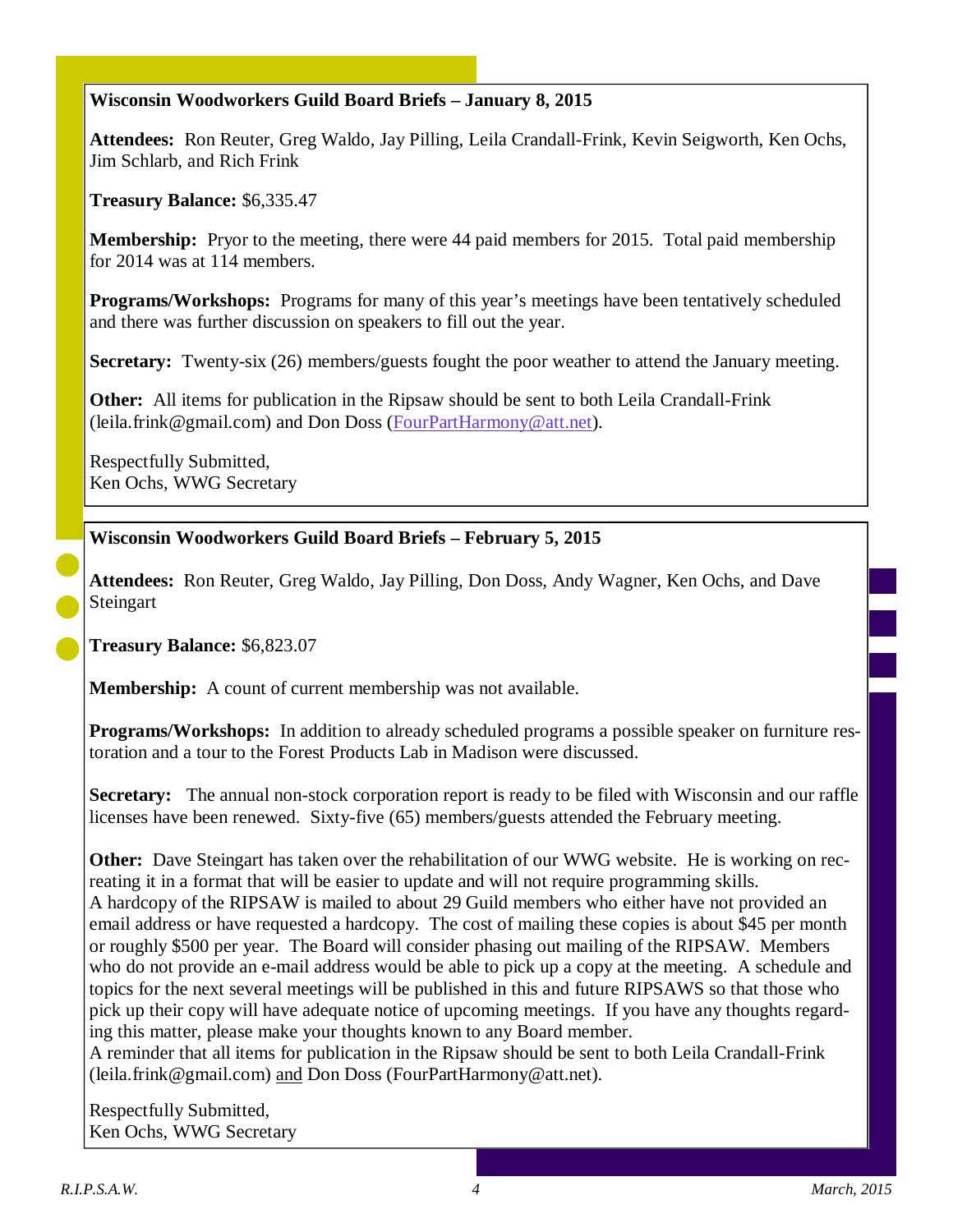# **Upcoming WWG Programs**

March  $5<sup>th</sup>$  – Bob Dickey will be discussing Advanced Box Making and will also show how to repair mistakes. April  $2<sup>nd</sup>$  – Jeff Grosskoph will be discussing how to make a Cedar Strip Canoe May 7<sup>th</sup> – Gary Hess, grandson of Frank J. Hess, founder of Frank J. Hess and Sons Cooperage, in Madison, Wisconsin will be presenting a historical look of his grandfather's business. June  $4^{\text{th}}$  – Roundtable July  $2^{nd}$  – Show and Tell August  $6<sup>th</sup>$  – No meeting this month September 3rd – Jerry Anson; subject TBA

Jay Pilling, our Program Chairman, is looking at a field trip to the US Forest Products Lab in Madison which would likely include a stop at the University Dairy Science Store. Please let Jay know if this is of interest to you.

Also, please submit your thoughts and ideas to Jay for programs you'd like to see, either for one of our meetings or as an extracurricular event.



**This month, celebrate St. Patrick's Day, Tuesday, March 17th!** May your blessings outnumber the shamrocks that grow, And may trouble avoid you wherever you go.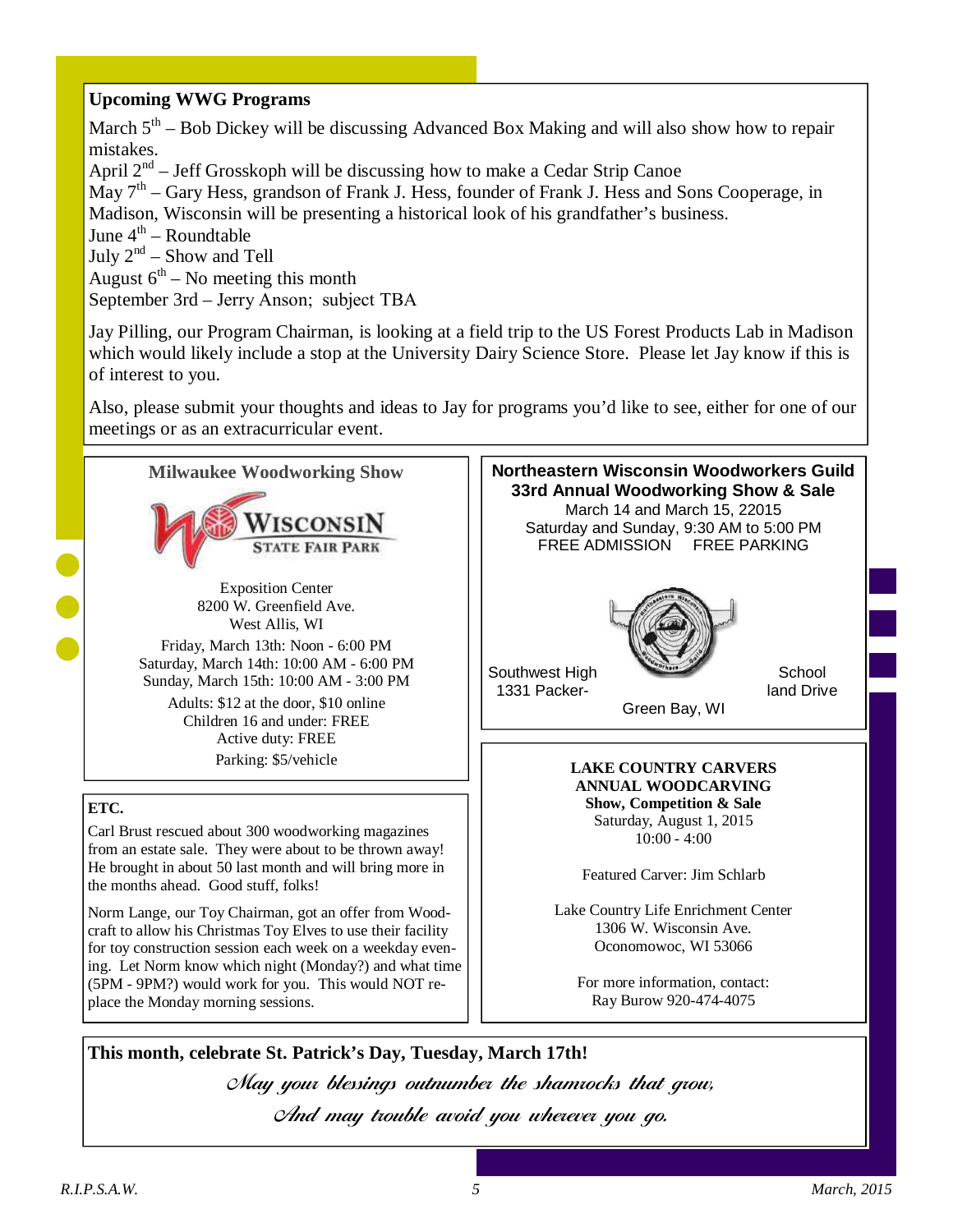# **WWG Library News**

Recently, Bill Hoover donated over two dozen wood working books, videotapes and a DVD to the Guild for member education and enjoyment. The Board expressed gratitude to him for the generous contribution. Several books were duplicates to current holdings and the Guild Board decided to offer them to other Guild members for a small donation. This money will be used to purchase additional library materials. The new additions to the library will be available at the March meeting.

Titles to be added to the library are: *Habitat for Humanity: How to Build a House* by Larry Haun *Precision Trim Carpentry* by Rick Williams *Chairmaking Simplified* by Kerry Pierce *The Perfect Edge: The Ultimate Guide to Sharpening for Woodworkers* by Ron Hock *How to Build Shaker Furniture: The Completely Updated and Improved Classic* by Thomas Moser *Design Your Own Furniture* by Jim Stack *The Woodworker's Guide to Furniture Design* by Garth Graves *The Chairmaker's Workshop: Handcrafting Windsor and Post-and-Rung Chairs* by Drew Langsner *Quick and Easy Jigs and Fixtures* by Kerry Pierce *Turn a Bowl: Getting Great Results the First Time Around* by Ernie Conover *Creating the Perfect Wood Finish* by Joe L'Erario *Drawknives, Spokeshaves and Travishers: A Chairmaker's Tool Kit* by Brian Boggs (DVD)

Make sure to take a look at the library the next time you attend a meeting. There is a wealth of information there and it is a wonderful member benefit.

Submitted by, Pat Kashmerick, WWG Librarian



*Ron Hinderman getting a head-start on Mother's Day* 



*Vern Eilers has been taking a turn for the better*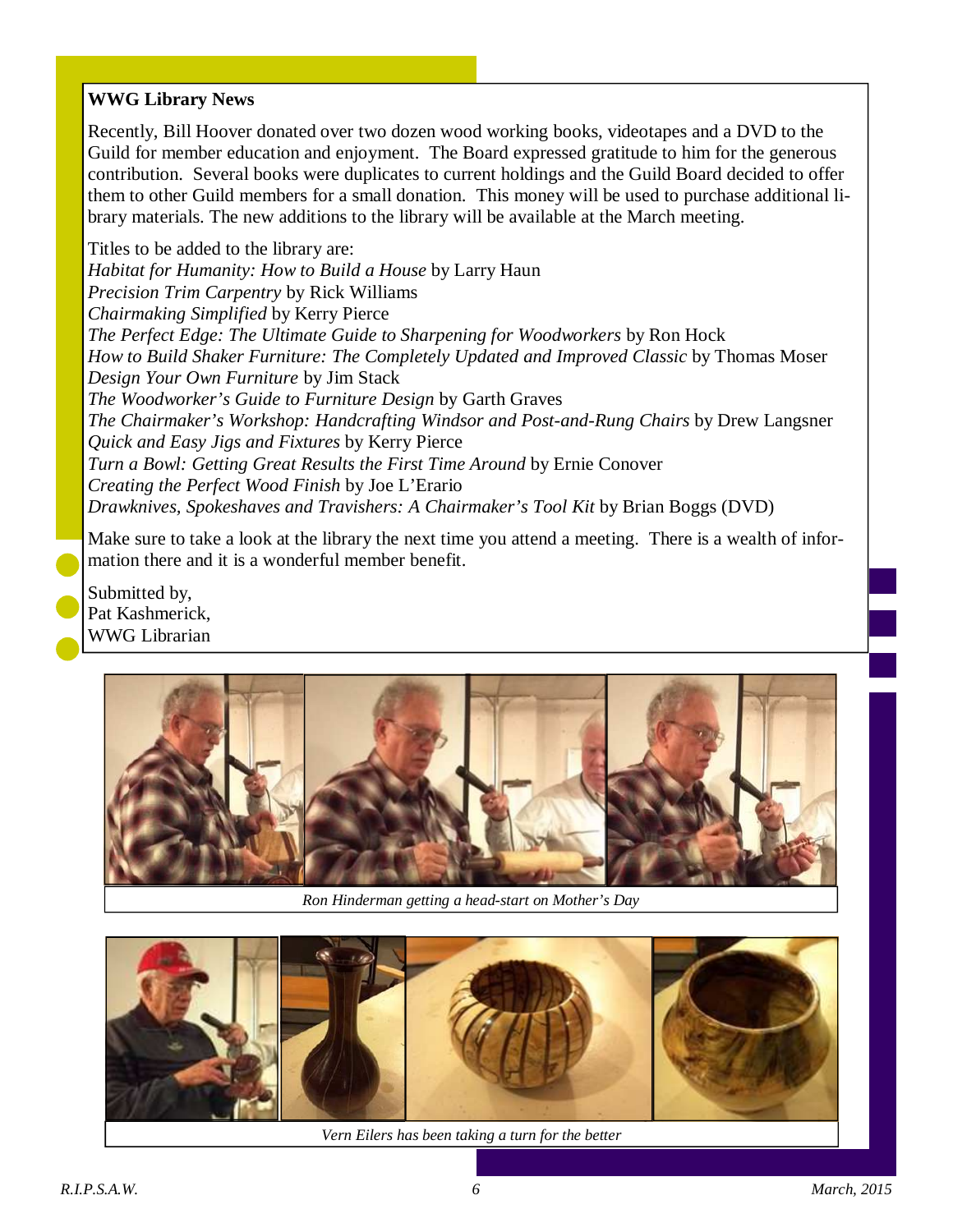

*Jerry Anson is justifiably proud of his unique cutting board* 



*'Ordinary' is not in Klaus Zunker's vocabulary. The raised bowl was made using 146 different pieces of wood. And the table has quite a history to it. The legs were obtained at least five years before the piece of box elder came along.* 



*Do you hear Jay Pilling speaking? No? That's because he has a big stick! The big stick in this case is a portable child's growth stick.. It's collapsible!* 



*Jay also brought in these items to show that he has the 'tall' of it as well as the 'small' of it.*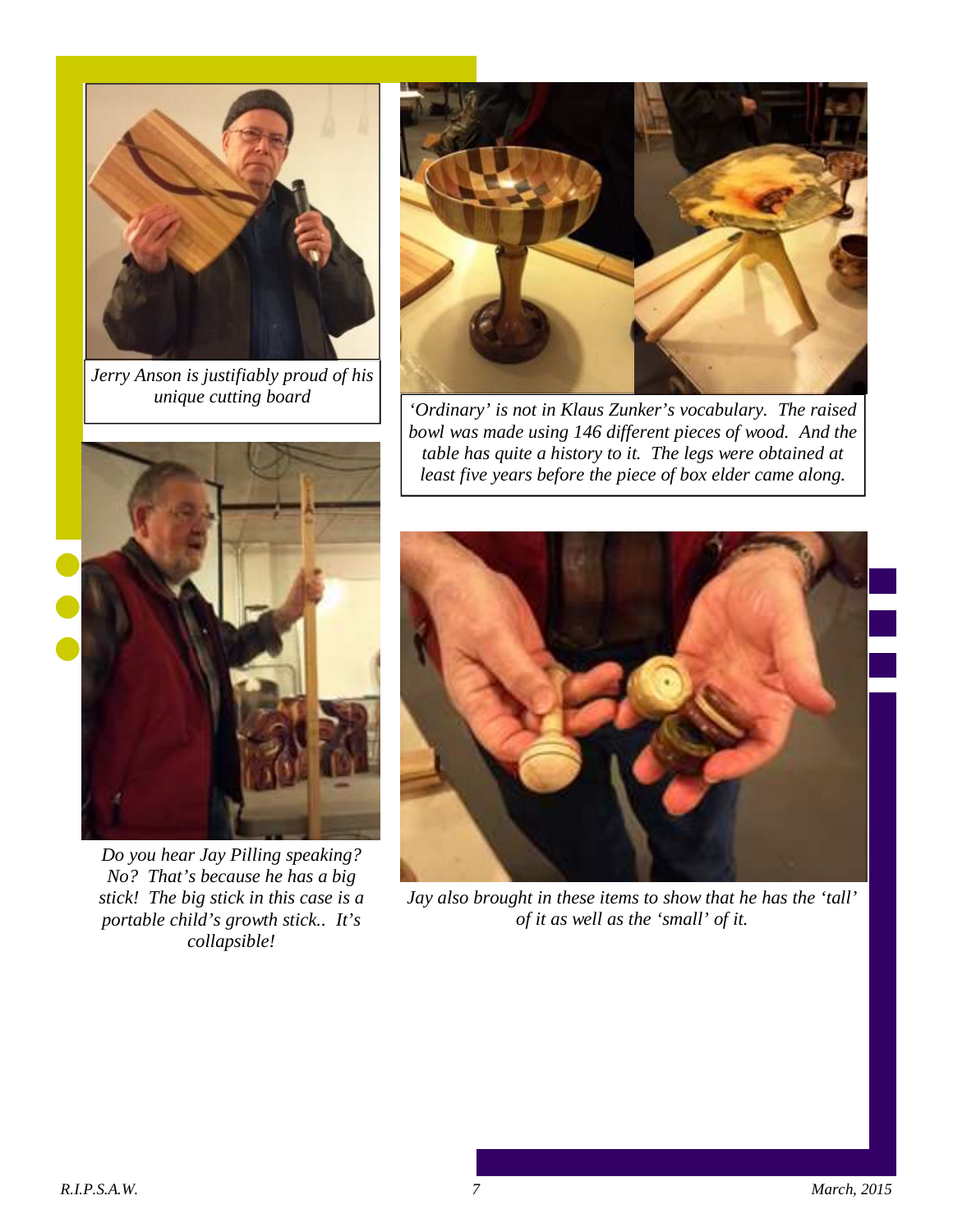*Here's a couple of boxes and a puzzle Jim made when he first started making Band Saw Boxes.* 



*And here's a sampling of what he makes now.* 



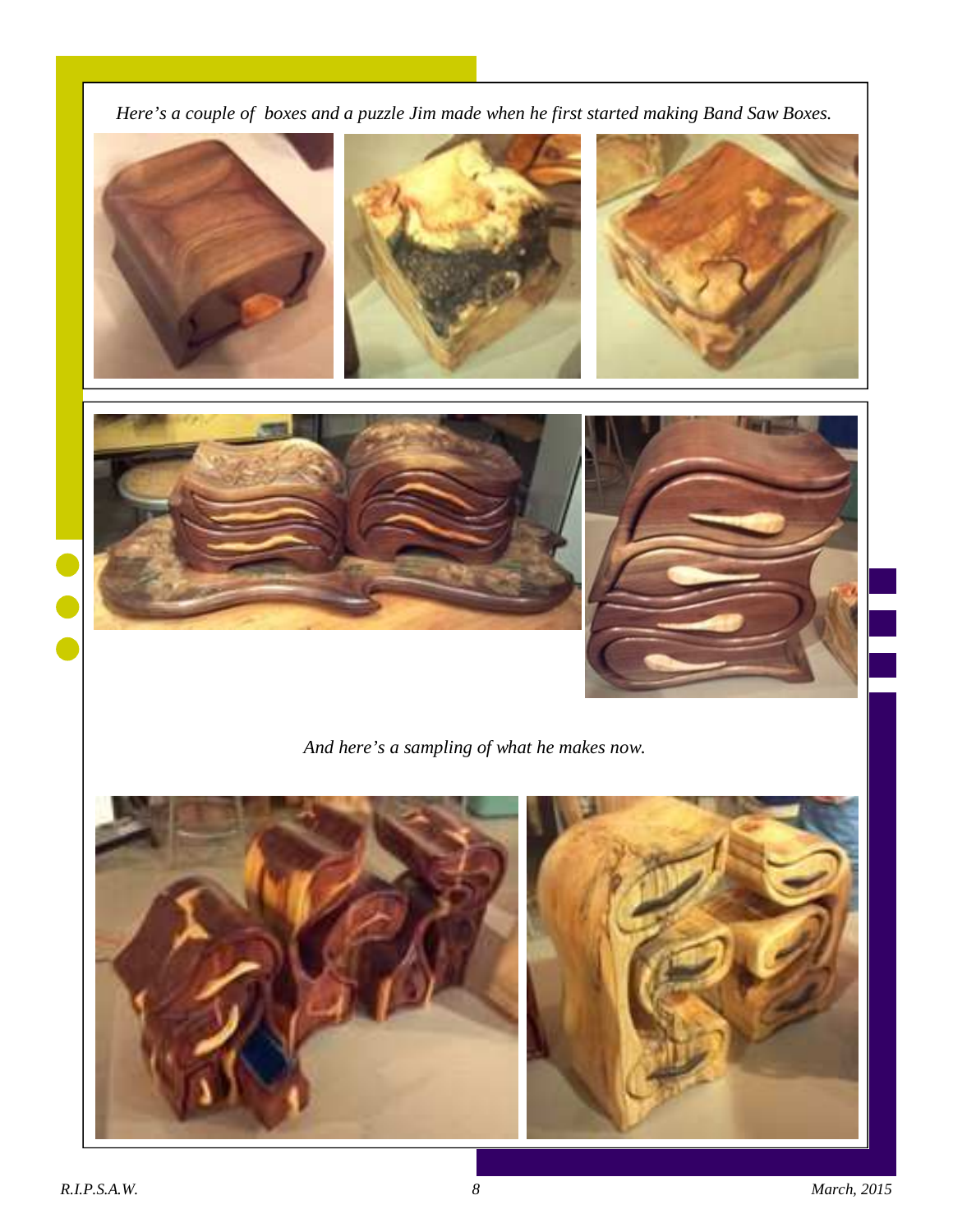

First, design. Second, make pattern. Third, attach pattern to workpiece. Fourth, cut out the outside of the box. Fifth, arrive at WWG for demonstration.  $\Big|$  Step 6: Cut off back of workpiece.





Step 7: Cut out drawer(s)



Step 7: Continue cutting out drawer(s)





Step 8: Cut off front and back of drawer(s) Step 9: Cut out the inside cavity of drawer(s). You're done! Give all the pieces to Norm for completion!